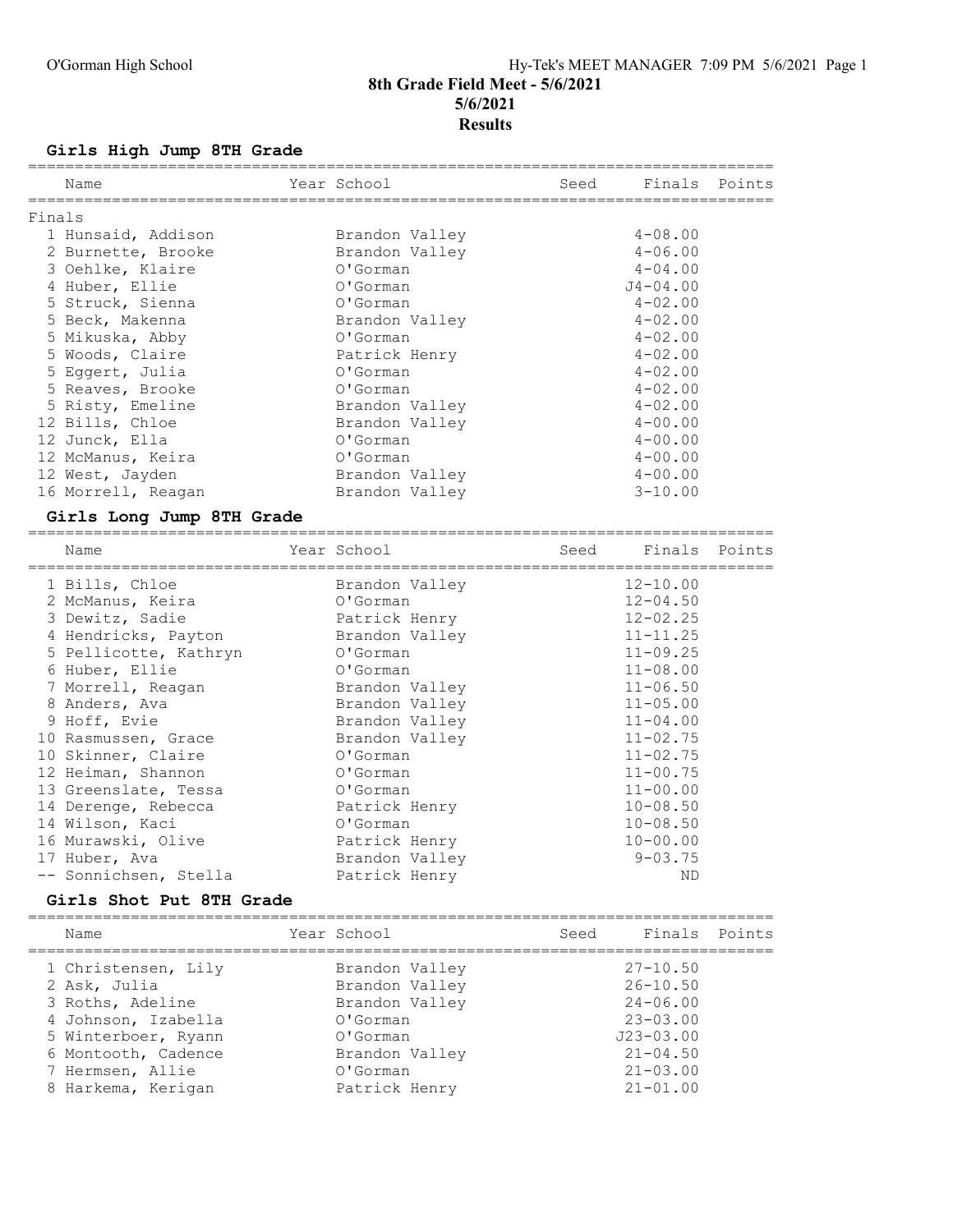8th Grade Field Meet - 5/6/2021

5/6/2021

Results

### ....Girls Shot Put 8TH Grade

| 9 Beck, Brenna       | O'Gorman      | $20 - 11.00$ |
|----------------------|---------------|--------------|
| 10 Fisher, Kennedy   | Patrick Henry | $20 - 00.50$ |
| 11 Ricketts, Mikayla | Patrick Henry | $19 - 10.50$ |

#### Girls Discus Throw 8TH Grade

================================================================================ Name The Year School Seed Finals Points ================================================================================ 1 Christensen, Lily Brandon Valley 83-05 2 Fisher, Kennedy Patrick Henry 73-02 3 Roths, Adeline Brandon Valley 69-08 4 Ask, Julia Brandon Valley 68-07 5 Ricketts, Mikayla Patrick Henry 65-06 6 Beck, Brenna O'Gorman 63-11 7 Johnson, Izabella O'Gorman 61-01 8 Montooth, Cadence **Brandon Valley** 57-02 9 Corp, Allyson Patrick Henry 55-04 10 Harkema, Kerigan Patrick Henry 49-04

#### Boys High Jump 8TH Grade

================================================================================

| Name                  | Year School    | Seed | Finals       | Points |
|-----------------------|----------------|------|--------------|--------|
| 1 Schlimgen, Sullivan | O'Gorman       |      | $5 - 04.00$  |        |
| 2 Diaz, Santiago      | O'Gorman       |      | $5 - 02.00$  |        |
| 3 Melcher, Wyatt      | Brandon Valley |      | $5 - 00.00$  |        |
| 4 Eltayeb, Ahmed      | Patrick Henry  |      | $J5 - 00.00$ |        |
| 5 Labrie, Carter      | Brandon Valley |      | $J5 - 00.00$ |        |
| 6 Ennis, Mason        | Brandon Valley |      | $J5 - 00.00$ |        |
| 7 Jellema, Drake      | Brandon Valley |      | $4 - 10.00$  |        |
| 7 Kopsas, Jake        | Brandon Valley |      | $4 - 10.00$  |        |
| 7 Ojullo, Tony        | Patrick Henry  |      | $4 - 10.00$  |        |
| 7 Carroll, Ryland     | Brandon Valley |      | $4 - 10.00$  |        |
| 7 Scott, Gus          | Brandon Valley |      | $4 - 10.00$  |        |
| 12 Walkes, Caden      | Brandon Valley |      | $4 - 06.00$  |        |
| 12 Finn, Will         | Brandon Valley |      | $4 - 06.00$  |        |
| 12 Bjorkman, Jackson  | O'Gorman       |      | $4 - 06.00$  |        |
| 12 Byrd, Jamir        | Patrick Henry  |      | $4 - 06.00$  |        |
| 16 Barnett, Patrick   | O'Gorman       |      | $4 - 02.00$  |        |
| 16 Hight, Holden      | O'Gorman       |      | $4 - 02.00$  |        |

#### Boys Long Jump 8TH Grade

================================================================================ Name Sear School Seed Finals Points ================================================================================ 1 Bauer, Dawson O'Gorman 16-10.75 2 Gray, Evan Brandon Valley 16-09.75 3 Swift, Gunnar Brandon Valley 16-08.75 4 Jellema, Drake Brandon Valley 16-08.25 5 Melcher, Wyatt Brandon Valley 16-07.25 6 Hillman, Lawrence O'Gorman 16-06.50 7 Myers, Josh Patrick Henry 16-04.50 8 McGuire, Hayden Brandon Valley 15-11.25 9 Walkes, Caden Brandon Valley 15-10.75 10 Carroll, Ryland Brandon Valley 15-09.00